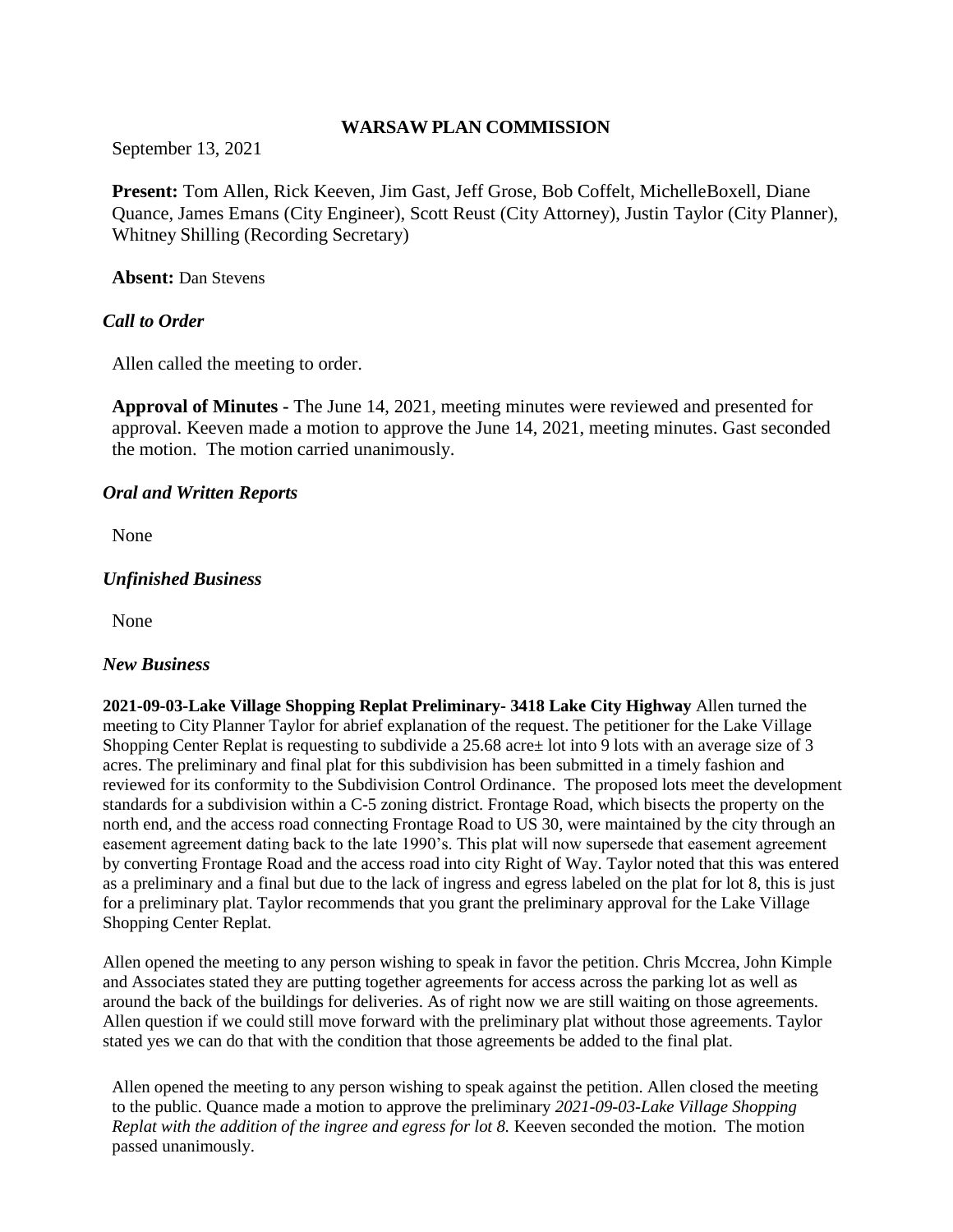**2021-09-02-Lot 3&4 Replat Priminary and Final-1021 Mariners Dr-** Allen turned the meeting to City Planner for a brief explanation of the request. Taylor began by stating that he did ask the petitioner to make a minor reconfiguration of lot 5. He asked them to add lot 5 to the final so it is a little bit cleaner when the county records it. He stated that there were a few little tangent of the lot that was just kind of out there. The petitioner for the Replat of Lots 3 & 4 in the North Point Addition is requesting to subdivide a 1.35 acre± lot into 2 lots with an average size of .7 acres. The preliminary and final plat for this subdivision has been submitted in a timely fashion and reviewed for conformity to the Subdivision Control Ordinance. The proposed lots meet all of the development standards for a subdivision within a C-3 zoning district. Access to utilities will remain along the east property line. Since this subdivision does not include any additional public infrastructure, I recommend that you grant the preliminary and final replat approval for the Replat of Lots 3 & 4 in the North Point Addition.

Allen opened the meeting to any person wishing to speak in favor or against the petition. Allen closed the meeting to the public. Emans motion to approve *2021-09-02-Lot 3 &4- Preliminary Plat.* Gast seconded the motion. The motion passed unanimously. Quance made a motion to suspend the rules and vote on the *2021- 09-02-Lot 3& 4- Final Plat*. Keeven seconded the motion. The motion passed unanimously. Quance made a motion to approve *2021-09-02-Lot 3 &4-Final Plat.* Keeven seconded the motion. The motion passed unanimously.

**2021-09-01-Greenbrier PUD- Preliminary –CR 350 & Airport-** Allen turned the meeting to City Planner for a brief explanation of the request. The preliminary plat for the Greenbriar Subdivision PUD has been submitted in a timely fashion, reviewed for its conformity to the Subdivision Control Ordinance and section 13.2 regarding Planned Unit Developments. The petitioner wishes to subdivide a 42.26-acre lot into 136 lots containing a mix of detached single-family residential units and attached single-family residential units. The attached single-family units will be located on the eastern end of the parcel and will have direct access to 350 north. A connection is proposed to the neighborhood to the south via Knollwood Dr. in order to give residents of the Dells better access to 350 North. It is the opinion of the Planning Department that you give a favorable recommendation to City Council for this proposed PUD Ordinance. We empathize with the concerns expressed in the letters submitted regarding this petition and the concerns and opinions that will be expressed at this meeting tonight, however, we implore you to not lose sight of the overall health and needs of our community. The lack of housing necessary for talent acquisition and retention has been highlighted over and over by studies and committees tasked with economic development. For those who fear change, I would encourage you to look at other similar neighborhoods that have been approved by this board like Bella Augusta or Gateway Grove. They have not had an adverse impact on the surrounding neighborhoods as some may fear. The housing market has been evolving and the type of housing products available to consumers must be diverse. This is not the first subdivision with single family attached housing units proposed in our community and it won't be the last. In the coming months this board will see 3 or 4 more subdivisions similar in character. We will be doing a disservice to the long-term health and stability of our community if we fail to recognize the benefit that these housing options could bring.

Allen opened the meeting to any person wishing to speak in favor the petition. Thomas Niezer, Attorney at Barrett McNagny, representing Oakmont Development, gave a brief history of Oakmont Development and stated other developments that Oakmont Development has been a part of in Kosciusko County. Niezer stated Oakmont Development is planning on selling Greenbrier to a company call D.R. Horton. D.R. Horton is this nation's largest residential home construction company. They are going to build homes with lot in the price range of the upper \$200,000 to \$400,000 for the single family homes. The villas will go for a little bit less than that. There will be a total of 136 lots in Greenbrier. Neizer went on to talk about the need for homes in Warsaw. He stated the infrastructure for Greenbrier will be provided by the City of Warsaw through an agreement that they have to bring sanitary sewer to the site. Neizer stated development financing with be done by Lake City Bank, here locally. Neizer passed out papers to the board members. He went on to explain that there are 11 homes in the Dells, adjacent to the Greenbrier subdivision. The handout that he passed out has the 2020-2021 assessed value for each of those 11 homes. Neizer stated that in this market he understands that assessed value might be understated so he also provided the current as of today estimated fair market value for those homes from Zillow. He pointed out that those price points match the homes in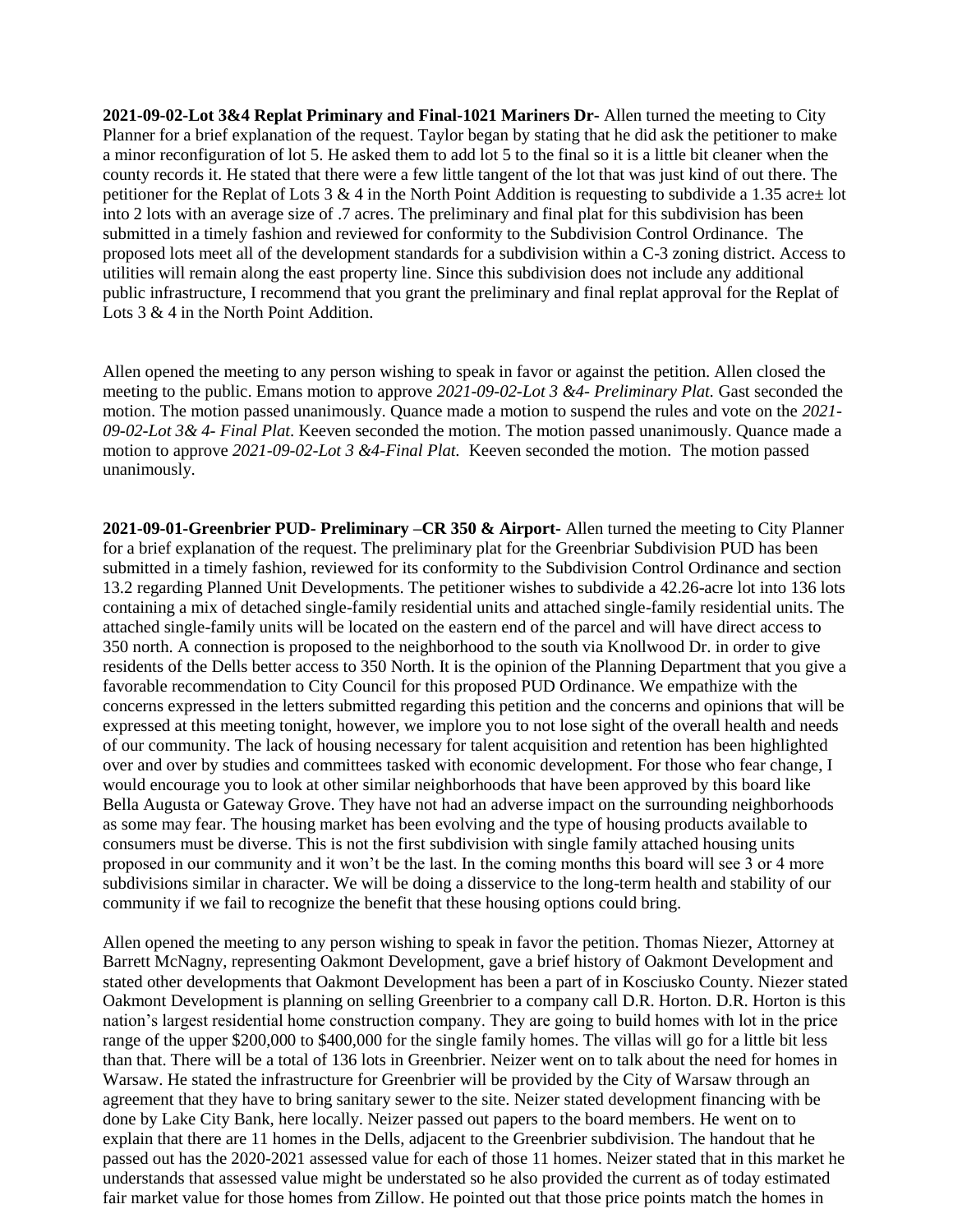the Greenbrier subdivision. He noted that the Greenbrier homes will be brand new housing stock with public sanitary sewer service, new streets, and amenities. Neizer stated that he believes the requirements under title 36 when considering a rezoning change to your PUD classification are being met. He believes they can satisfy the conditions for local ordinance in respect to the PUD requirements. He stated that he understands the process and the meetings they would have to attend to get this zoning changed.

Allen opened the meeting to any person wishing to speak in against the petition. Steve Snyder, on behave of Tony and Mary Nicholas and the Dell's homeowners association, passed out a packet to each board member. He stated on page one of his packets was the notice to interested parties of tonight's hearing and he noted tonight's hearing is not on an approval of a subdivision. It is a rezoning from the current zoning classification of single family residential to plan unit development district. Snyder questions whether adequate notice was given to the public. He thinks some people understood what this hearing was about but there may have been a number of people who were misinformed by the notice. Snyder stated in the last paragraph of the notice it states that any subdivision which meets the requirements of the local subdivision control ordinance must be approved because of that people might think they don't need to show up. Snyder explained that there are two methods to submit a plan unit development district, one method is to give a very detailed explanation of the proposed plan unit development use and the other method is to do it in general terms. He went on to state that with this plat and really nothing more you can tell this is very general terms. He stated that we need to determine if something similar to this meets the criteria that the city is required to look at to determine if there should be a zone map amendment. Snyder wonders if this is an appropriate place for a plan unit development district. He feels we have insignificant supporting data such as: traffic access, the affect this will have on the neighborhood, the type of homes, the maintenance of the common areas, and is there a homeowners association. Snyder referenced 13.6.1.2 of the ordnance, the details for development plan requirements. He knows this information is not required at this meeting but he feels it should be considered. Snyder explained his concerns with all the added traffic. He then reiterated that he feels the notice to the public was defective and asks the board to reject the request.

Melissa Kissling, 3328 Knollwood Drive, has lived in the Dells for more than 20 years. Kissling stated how she attended the Broad of zoning appeals meeting in July and noted there was no "hardship" for the developer that would allow him to deviate from the original requirements. She asked what hardship exists now. Kissling stated she is also concerned about the danger of all the added traffic Greenbrier will bring. She thinks 350N is already a narrow and poorly maintained road. She is also concerned about the noise from road traffic, airport noise, and railroad track. In objective 1.8 of the City of Warsaw Comprehensive Plan notes that a high priority objective for the city is to promote residential growth in areas where it will not be impacted by highway noise or railroad noise and vibration.

John Peyton, 232 E. Dellview Drive expressed concerns about the effects of airport noise on the children that are going to live in Greenbrier. Peyton has hearing loss himself from 20 years in the Air Force. Peyton stated what he thinks constitutes good governance is. Six major characteristics of quality governance are: responsive, demonstrate integrity, dependability, judgment, justice, strategic vision. Peyton explained there was some confusion about the plat because two different plats were shown to adjacent property owners. Jan Zolman stood up in the crowd and stated he spoke with Taylor on Tuesday. Zolman received a copy of one plat from Taylor on Tuesday and said that was different then the plat on the screen at the Plan Commission meeting. Taylor explained the two plats are the same but one plat had a red line around part of the plan. Peyton stated he wishes there was a second entrance to the neighborhood either on to Airport or on to 350N. Allen closed the meeting to any person wishing to speak against the petition.

Allen opened the meeting back up to any person wishing to speak in favor the petition. Thomas Niezer referred to the City Attorney whether proper notice was given to the public. Niezer stated that Oakmont Development feels that is something that should be taken care of now not later. In the Comprehensive Plan it talks about the need for diversity in the type of homes being built. Neizer explained that in a plan unit development it will allow the developer to do exactly that. Neizer went on to say how the difference between the Dells and Greenbrier will be Sanitary Sewer. Oakmont Development is not a septic tank development because of the environmental effects it has long term. Neizer said if the Dells residence wanted to contact the county about changing Knollwood to a cal-de-sac then Oakmont would change their plat.